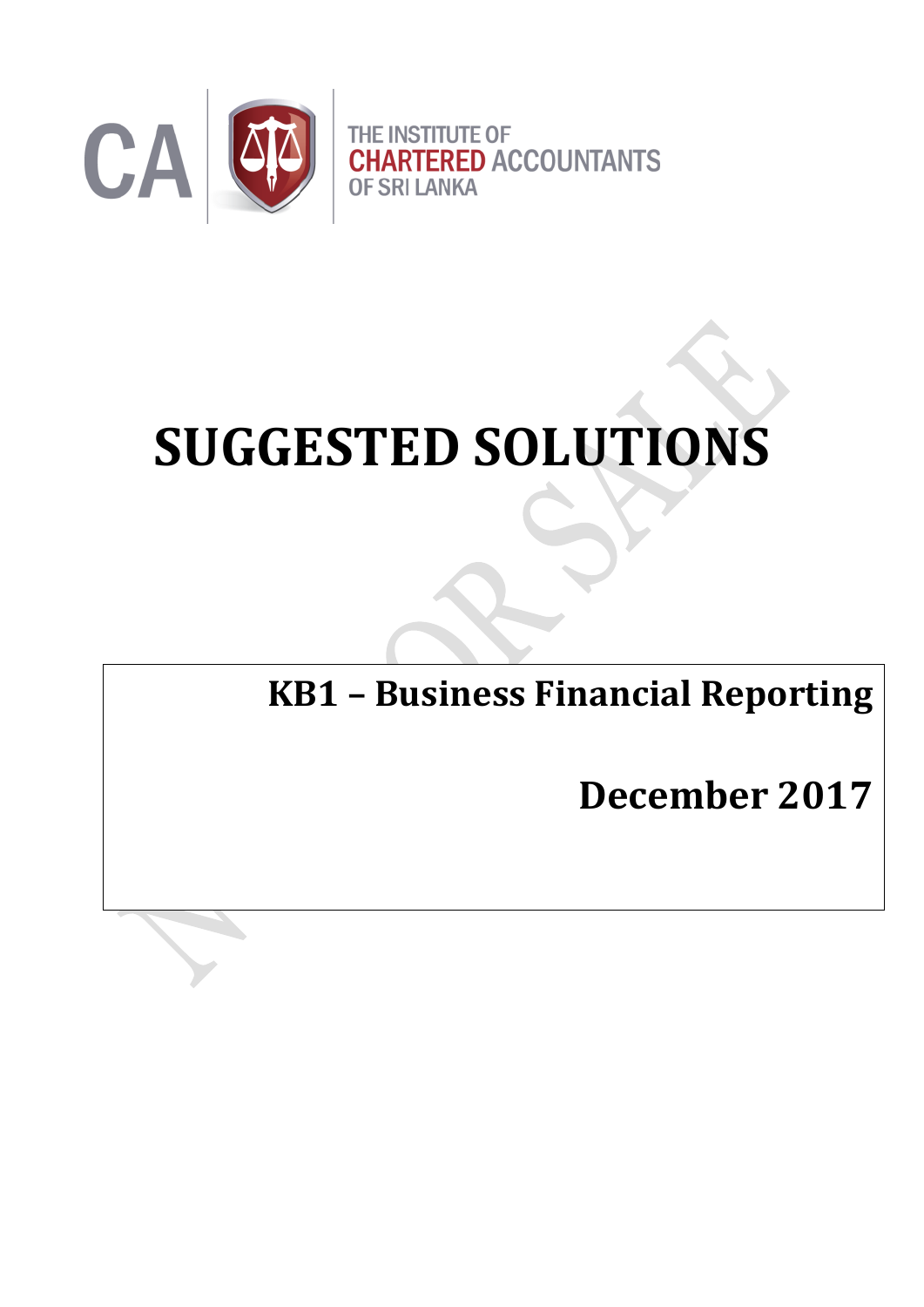# **SECTION 1**

## **Answer 01**

#### **Relevant Learning Outcome/s: 1.1.1 and 1.3.1**

- 1.1.1 Demonstrate knowledge of the conceptual framework of Sri Lanka Accounting Standards, with emphasis on:
	- Objectives of general purpose financial statements.
	- Underlying assumptions
	- Qualitative characteristics of financial statements
	- Elements of financial statements
	- Recognition and measurement of elements of financial statements
	- Concepts of capital and capital maintenance, and

#### 1.3.1 Demonstrate the awareness of provisions in corporate governance, Companies Act (section 56, 69, 148 to 171 and 192) and SEC regulations and rulings. Study text reference: Pages 15, 16, 46 and 47

(a)

- (i) The company cannot control an employee as the employee can leave the company at any time, so there can be no certainty about the probability of future economic benefits. Therefore, the cost incurred for the employee does not meet the definition of an asset to be recognised.
- (ii) Even though the outcome of the lawsuit cannot be controlled by DPL, as the realisation of income is virtually certain, there is a certainty about the probability of future economic benefits**.** Since it is virtually certain that the damages claimed of Rs. 10 million will be received by DPL, it can be measured reliably**.** Therefore, this can be recognised as an asset in the financial statements**.**

## (b) **Audit committee**

The audit committee should comprise of a minimum of two independent nonexecutive directors (where the company has only two directors on its board), or exclusively of non-executive directors, the majority of whom should be independent, whichever is higher.

The chairman should be a non-executive director appointed by the board

#### **Remuneration committee**

Remuneration committee should comprise exclusively of non-executive directors, and should have a chairman, who should be appointed by the board.

**(Total: 10 marks)**

KB1 - Suggested Solutions December 2017 Page 2 of 18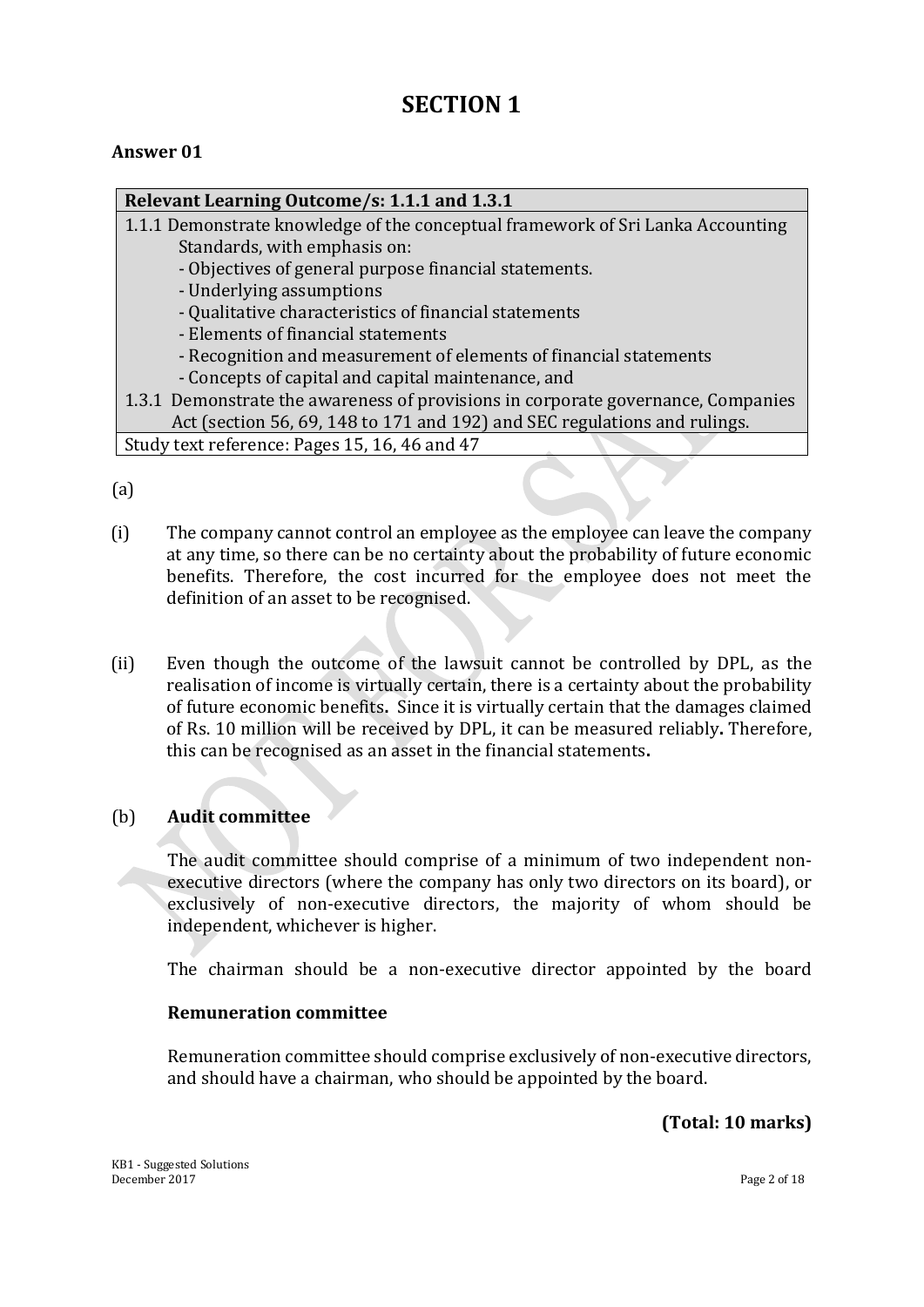#### **Relevant Learning Outcome/s: 2.2 (Level B)**

Good knowledge and comprehension of the standard to identify moderately complicated issues and any potential implications to the financial statements, and to exercise professional judgment in the analysis and application of standards in resolving a moderately complicated matter related to financial reporting.

*Where:*

A 'moderately complicated matter' includes transactions and/or events which require an analysis of a matter and evaluation of such matter with the related standard/s. Study text reference: Pages 622-626

## (a) (i) **Accounting treatment of the loan (Section 11 of SLFRS for SMEs)**

Since the loan is not granted at the market interest rate, it should be measured at the present value of future cash flows discounted at a market rate of interest for a similar debt instrument. The difference between the proceeds received and the initial fair value/present value should be charged to the profit or loss account.

| Initial measurement of the loan $(5mn/1.1)$ | $= 4,545,454$ |
|---------------------------------------------|---------------|
| Finance cost $(5,000,000 - 4,545,454)$      | $= 454.546$   |

Subsequent measurement as at 31 March 2017 should be at the amortised cost using the effective interest method.

Amortised cost =  $4,545,454 + (4,545,454 * 10\% * 4/12) = 4,696,970$ 

Finance income for the year ended 31 March 2017 = 151,516

(ii) Non-convertible preference shares should be measured initially at the transaction price of Rs. 2 million . Since these shares are not publicly traded, subsequent measurement should be at cost i.e. Rs. 2 million unless the fair value can be measured without undue cost or effort.

#### (b) Related party disclosures

- The parent-subsidiary relationship it has with Gold (Pvt) Ltd, irrespective of whether there had been any related party transactions.
- Related party transactions and outstanding balances with the parent and any transactions with other entities under common control.
- Transactions and outstanding balance with the associate.
- Provision for uncollectible receivables and the amount recognised in profit or loss during the year in respect of bad and doubtful debts.
- Key management personnel compensation of Zeena.

## **(Total: 10 marks)**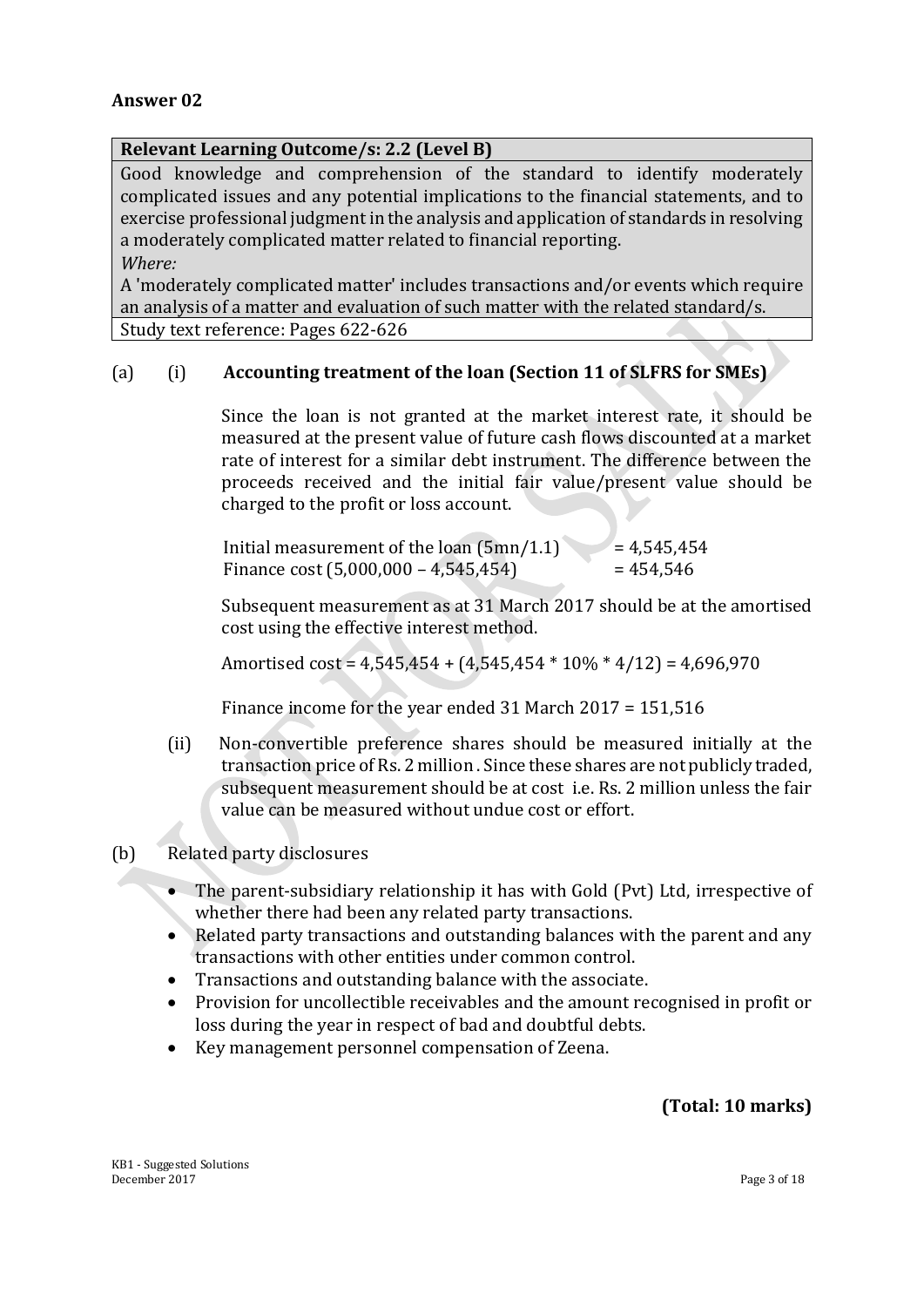#### **Relevant Learning Outcome/s: 2.2 (Level B)**

Good knowledge and comprehension of the standard to identify moderately complicated issues and any potential implications to the financial statements, and to exercise professional judgment in the analysis and application of standards in resolving a moderately complicated matter related to financial reporting.

Where:

A 'moderately complicated matter' includes transactions and/or events which require an analysis of a matter and evaluation of such matter with the related standard/s Study text reference: Pages 305-326

(a) Temporary differences are defined as differences between the carrying amount of an asset or liability and its tax base. The term temporary difference is used because ultimately all differences between the carrying amounts of assets and liabilities and their tax bases will reverse.

These temporary differences either may be taxable temporary differences or deductible temporary differences.

Taxable temporary difference result in increased amounts of tax in the future, and so a deferred tax liability. Taxable temporary differences arise when the carrying amount of an asset or liability exceeds its tax base.

Deductible temporary differences result in decreased amounts of tax in the future, and so a deferred tax asset. Deductible temporary differences arise when the carrying amount of an asset or liability is less than its tax base.

(b) (i)

|                                             | Rs.        |
|---------------------------------------------|------------|
| Accounting WDV = $35,000,000/50 * 46$       | 32,200,000 |
| Tax WDV = $35,000,000 - (35mn * 6.67% * 4)$ | 25,662,000 |
| Temporary difference                        | 6,538,000  |
| Tax liability (6,538,000 @ 28%)             | 1,830,640  |

| ×<br>۰. |  |
|---------|--|

|             |                | <b>Accounting WDV</b> |            |                | <b>Tax WDV</b>   |             |
|-------------|----------------|-----------------------|------------|----------------|------------------|-------------|
| Date        | <b>Opening</b> | <b>Depreciation</b>   | <b>NBV</b> | <b>Opening</b> | <b>Allowance</b> | <b>TWDV</b> |
| $1-Apr-13$  | 35,000,000     |                       | 35,000,000 | 35,000,000     |                  | 35,000,000  |
| 31-Mar-14   | 35,000,000     | 700,000               | 34,300,000 | 35,000,000     | 2,334,500        | 32,665,500  |
| $31-Mar-15$ | 34,300,000     | 700,000               | 33,600,000 | 32,665,500     | 2,334,500        | 30,331,000  |
| $31-Mar-16$ | 33,600,000     | 700,000               | 32,900,000 | 30,331,333     | 2,334,500        | 27,996,500  |
| 31-Mar-17   | 32,900,000     | 700,000               | 32,200,000 | 27,996,500     | 2,334,500        | 25,662,000  |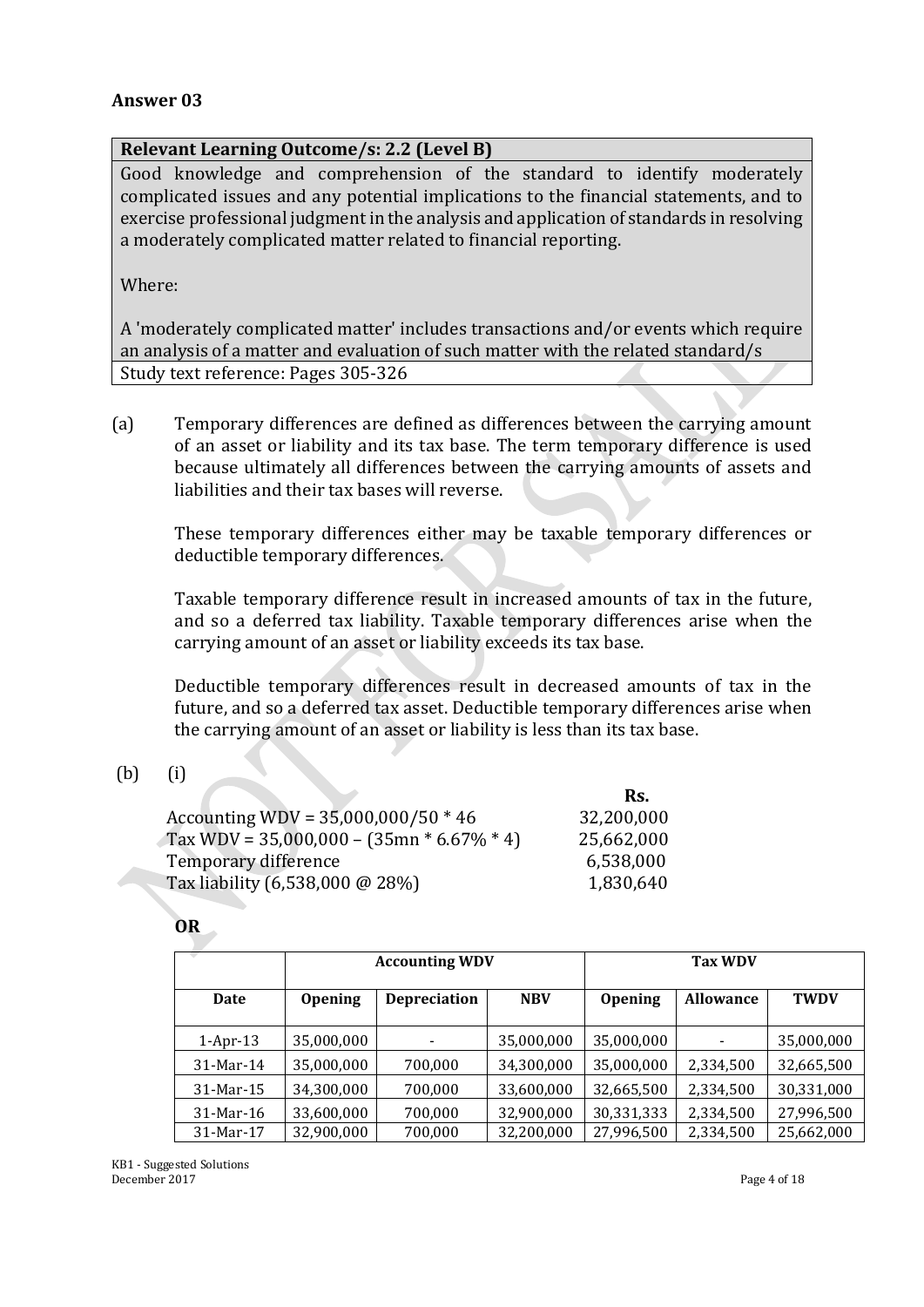Deferred tax liability on building as at 31 March 2017 = Rs. 1,830,640

## (ii) **Deferred tax after revaluation**

|                                                              | <b>Rs. million</b> |
|--------------------------------------------------------------|--------------------|
| Carrying value                                               | 50.0               |
| Tax base                                                     | 25.7               |
| Taxable temporary difference                                 | 24.3               |
| Deferred tax (Rs. 24.3mn $\omega$ 28%) ( $\frac{1}{2}$ mark) | 6.8                |

# (iii) **Deferred tax asset on warranty cost**

|                      | Rs.       |
|----------------------|-----------|
| Carrying value       | 2,000,000 |
| Tax base             |           |
| Temporary difference | 2,000,000 |

Tax rate (28%) Deferred tax asset 560,000

**(Total: 10 marks)**

KB1 - Suggested Solutions December 2017 Page 5 of 18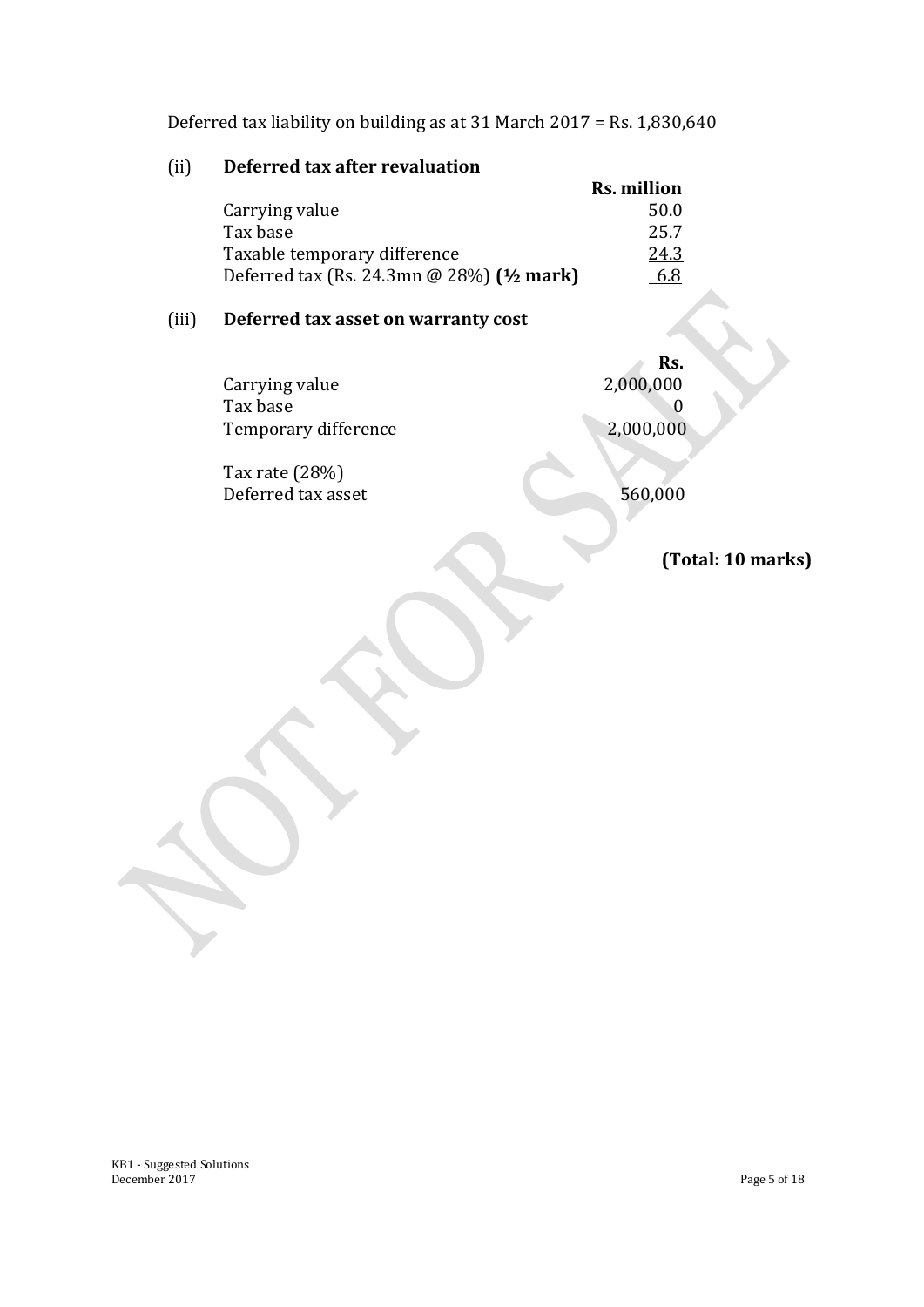### **Relevant Learning Outcome/s: 2.2 (Level B)**

Good knowledge and comprehension of the standard to identify moderately complicated issues and any potential implications to the financial statements, and to exercise professional judgment in the analysis and application of standards in resolving a moderately complicated matter related to financial reporting.

Where;

A 'moderately complicated matter' includes transactions and/or events which require an analysis of a matter and evaluation of such matter with the related standard/s Study text reference: Pages 336, 337, 344 and 345

#### (a) **Financial statement extracts**

#### **Statement of comprehensive income**

|                                | Rs.     |
|--------------------------------|---------|
| Other income – dividend income | 150,000 |

#### **Statement of other comprehensive income**

|                                                 | Rs.     |
|-------------------------------------------------|---------|
| Fair value gain on available-for-sale financial | 100,000 |
| instrument                                      |         |

 $\mathcal{L}$ 

#### **Statement of financial position**

|                                    | Rs.       |
|------------------------------------|-----------|
| <b>Non-current assets</b>          |           |
| Available-for-sale financial asset | 2,100,000 |
| <b>Current assets</b>              |           |
| Dividend receivable                | 150,000   |

Change in the fair value of shares

| FV at the time of purchase (per share) | $=$ | Rs. 20 |
|----------------------------------------|-----|--------|
| FV as at 31 March 2017                 |     | Rs. 21 |
| FV increase                            | $=$ | Rs. 1  |

FV of the shares = Rs.  $1 * 100,000$  $=$  Rs. 100,000

(b) According to LKAS 32, the liability and equity components of a compound financial instrument need to be present separately .

The entity should first determine the liability component by measuring the fair value of a similar liability that does not have an associated equity component.

KB1 - Suggested Solutions December 2017 Page 6 of 18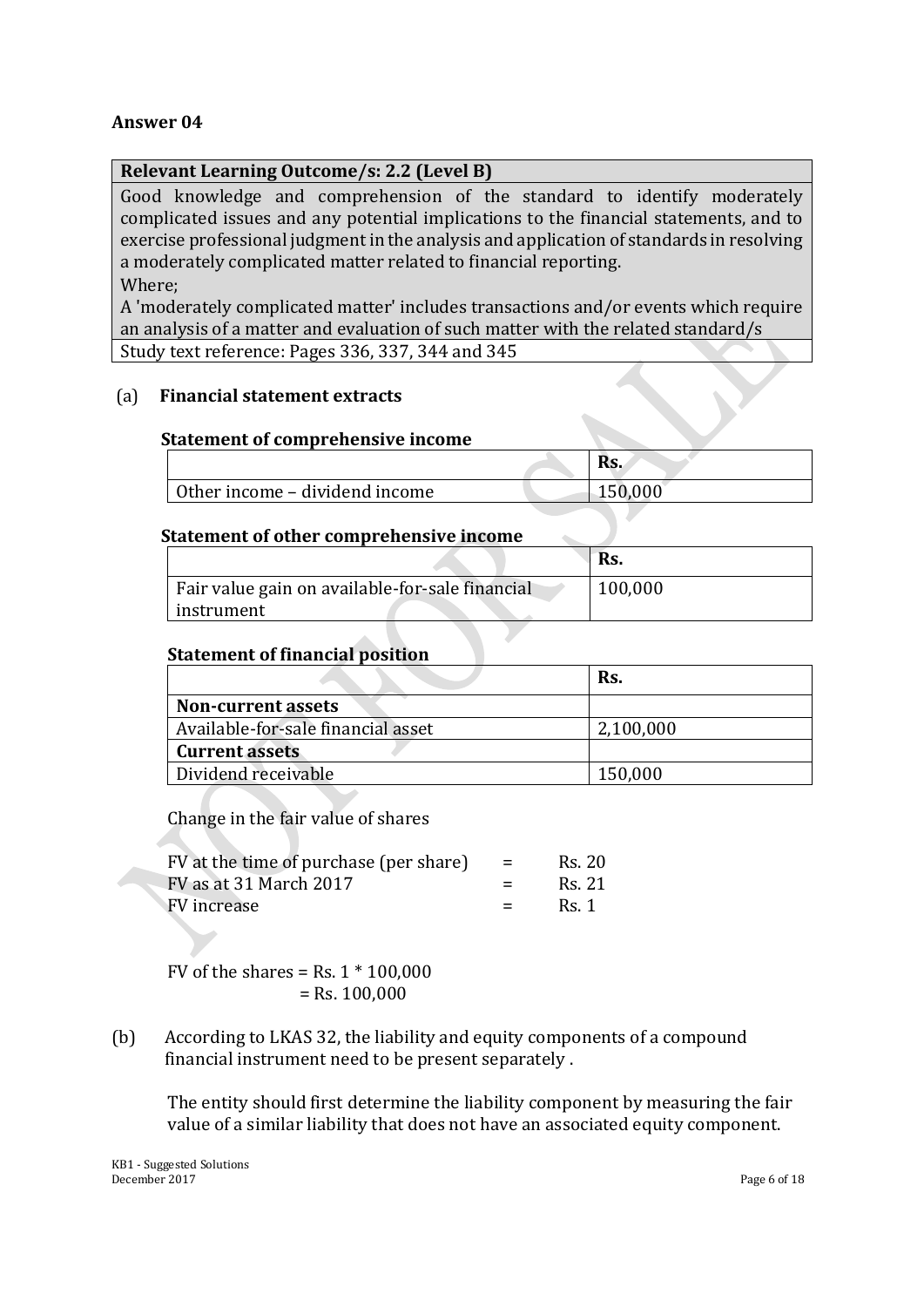The equity component could then be determined by taking the difference between total fair value and the fair value of the liability component.

| Rs. 60 million $* 8\%$                                              |
|---------------------------------------------------------------------|
| (a)<br>(b)<br>(c)<br>= Rs. 60 million * $/(1.10)^3$<br>(d)          |
| Rs. 57,015,778 $(a + b + c + d)$<br>Rs. 60,000,000 - Rs. 57,015,778 |
| (Total: 10 marks)                                                   |
|                                                                     |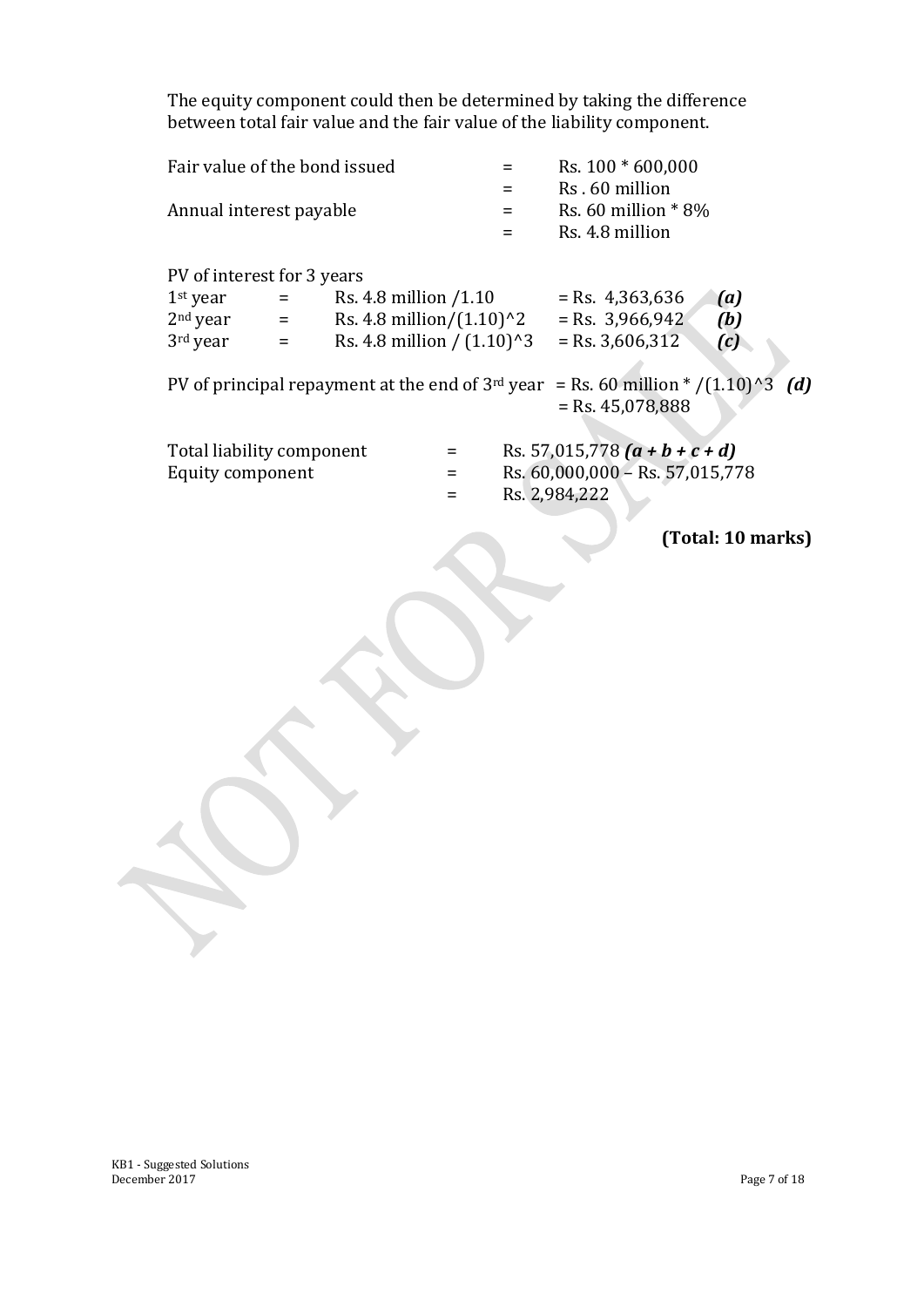| <b>Relevant Learning Outcome/s: 4.1</b> |
|-----------------------------------------|
| Financial statement analysis            |
| Study text reference: Pages 632-667     |

(a)

- Inconsistent definitions of ratios
- Financial statements may have been deliberately manipulated (creative accounting).
- Different companies may adopt different accounting policies (e.g. use of historical costs compared to current values).
- Different managerial policies (e.g. different companies offer customers different payment terms).
- Statement of financial position figures may not be representative of average values throughout the year (this can be caused by seasonal trading or a large acquisition of non-current assets near the year-end).
- Impact of price changes over time, distortion caused by inflation.
- Ratio analysis is based on historical financial statements.
- Non-financial information is disregarded in ratio analysis.

#### (b)

#### **MEMO**

From: Finance division To: Shareholders Date: 24/12/2017 Subject: Financial performance of Decimal (Pvt) Ltd

#### **Profitability**

- GP ratio of the company when compared to the industry average is less by ten percentage points. This may be due to the company's lower selling price and/or higher cost of sales.
- Lower selling price may be due to the company focusing on sales volume in order to increase the net profit. Higher cost of sales may be due to the company purchasing high quality raw material in order to increase sales.
- Net profit margin of the company when compared to the industry average is less by 4.8 percentage points. After allowing for the ten percentage points difference in the GP ratio, it is evident that the company is more efficient in controlling expenses (overheads and finance expenses)**.**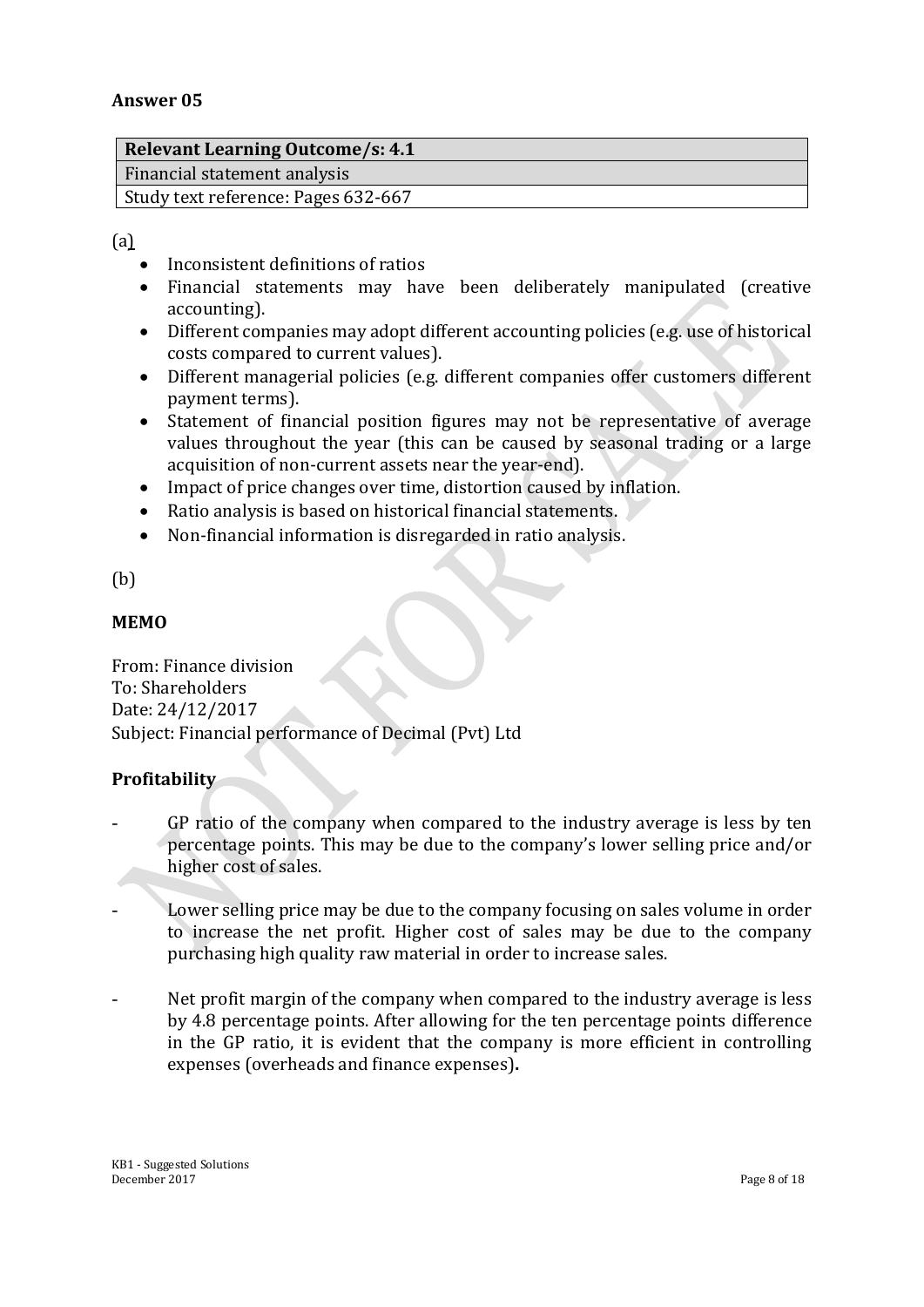ROCE of the company (28%) is much higher than that of the industry (14%), indicating that the company is more profitable than the other companies in the industry, giving a better return on shareholder investment.

#### **Liquidity**

- Current ratio of the company  $(1.2)$ , though less than the industry average  $(1.8)$ , is still above the critical level of 1.0.
- Quick asset ratio of the company (0.52) is less than the industry average (0.84). If the company can get better credit terms from its creditors than the debtors collection period (46 days) or inventory holding period (58 days), the company could still manage without liquidity/cash flow problems.

#### **Shareholder investment**

- The company is trading at a lower multiple (1.4 times) of its earnings per share. This may be due to the company being a private company and the restriction in share transfers leading to low liquidity of the company shares.
- The shareholders can recoup their investment in terms of earnings per share in just 1.4 years.

**(Total: 10 marks)**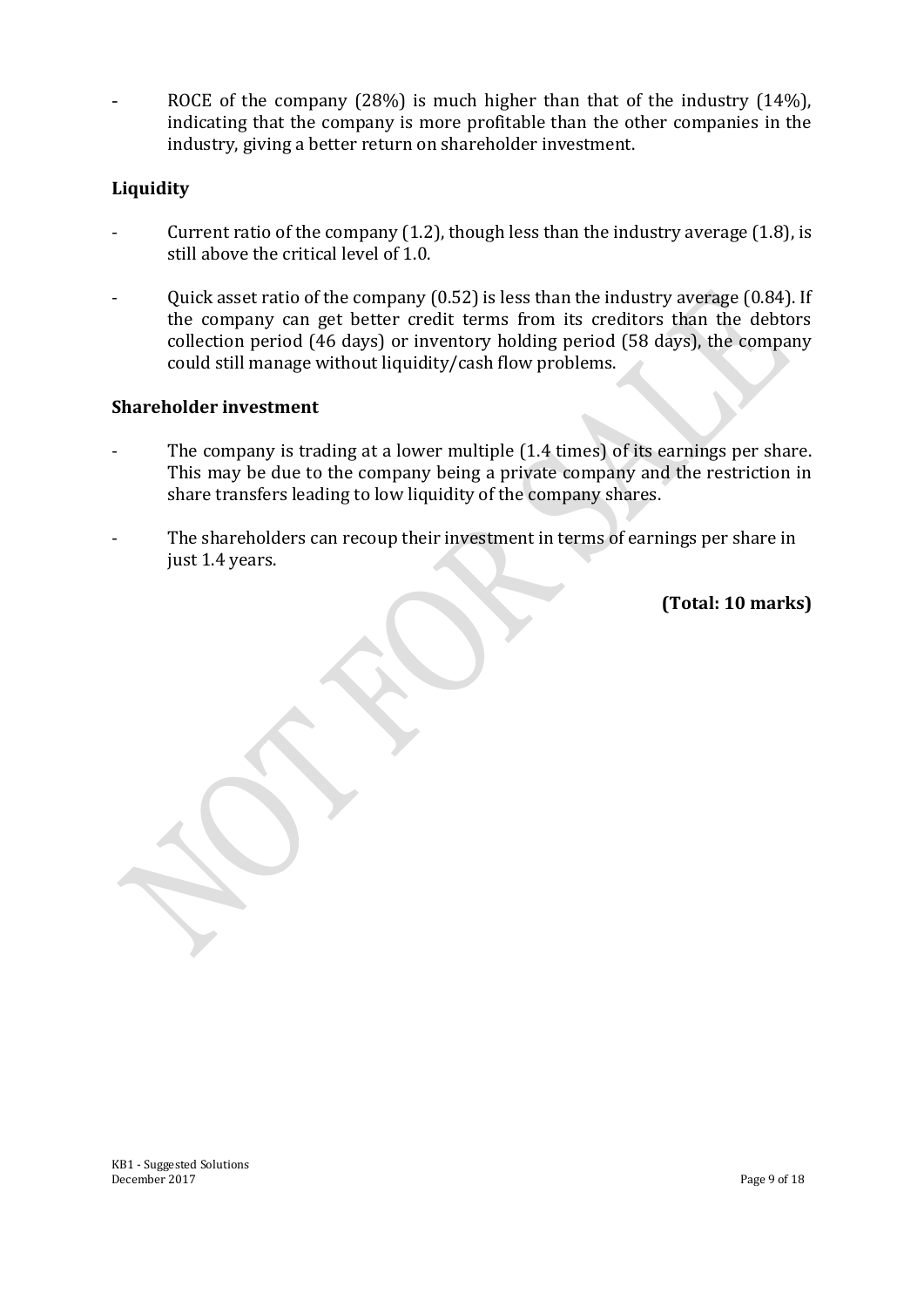## **Relevant Learning Outcome/s: 3.1**

Consolidated financial statements

Study text reference: Pages 509-553

## **Statement of financial position as at 31 March 2017**

| (Rs. '000)                     |         |        |                                          |                         |              |                |
|--------------------------------|---------|--------|------------------------------------------|-------------------------|--------------|----------------|
|                                | Pan     | Sage   | <b>Adjustments</b>                       | <b>Total adjustment</b> | Consolidated |                |
| Non-current assets             |         |        |                                          |                         |              |                |
| Property, plant and equipment  | 101,500 | 31,500 | $+ 1,500$ (FV) - 300 (dep <sup>n</sup> ) | 1,200                   | 134,200      | W1             |
| Goodwill                       |         |        |                                          |                         | 7,450        | W <sub>3</sub> |
|                                |         |        |                                          |                         | 141,650      |                |
| <b>Current assets</b>          |         |        |                                          |                         |              |                |
| Inventories                    | 15,000  | 6,250  | $-1,286$ (URP)                           | (1,286)                 | 19,964       | W <sub>2</sub> |
| Trade and other receivables    | 17,500  | 7,250  | $-1,500$ (inter-co)                      | (1,500)                 | 23,250       |                |
| Cash                           | 7,500   | 3,000  | $+500$ (inter-co)                        | 500                     | 11,000       |                |
|                                | 40,000  | 16,500 |                                          |                         | 54,214       |                |
| <b>Total assets</b>            | 141,500 | 48,000 |                                          |                         | 195,864      |                |
|                                |         |        |                                          |                         |              |                |
| <b>Equity and liabilities</b>  |         |        |                                          |                         |              |                |
| Equity (issued at Rs. 10 each) | 25,000  |        | $+19,200$ (shares)                       | 19,200                  | 44,200       | W <sub>6</sub> |
| Retained earnings              | 88,500  |        | $+4,731$ (W4)                            | 4,731                   | 93,231       | <b>W4</b>      |
|                                | 113,500 | 26,250 |                                          |                         | 137,431      |                |
|                                |         |        |                                          |                         |              |                |

KB1 - Suggested Solutions December 2017 Page 10 of 18

 $\Delta \mathbf{r}$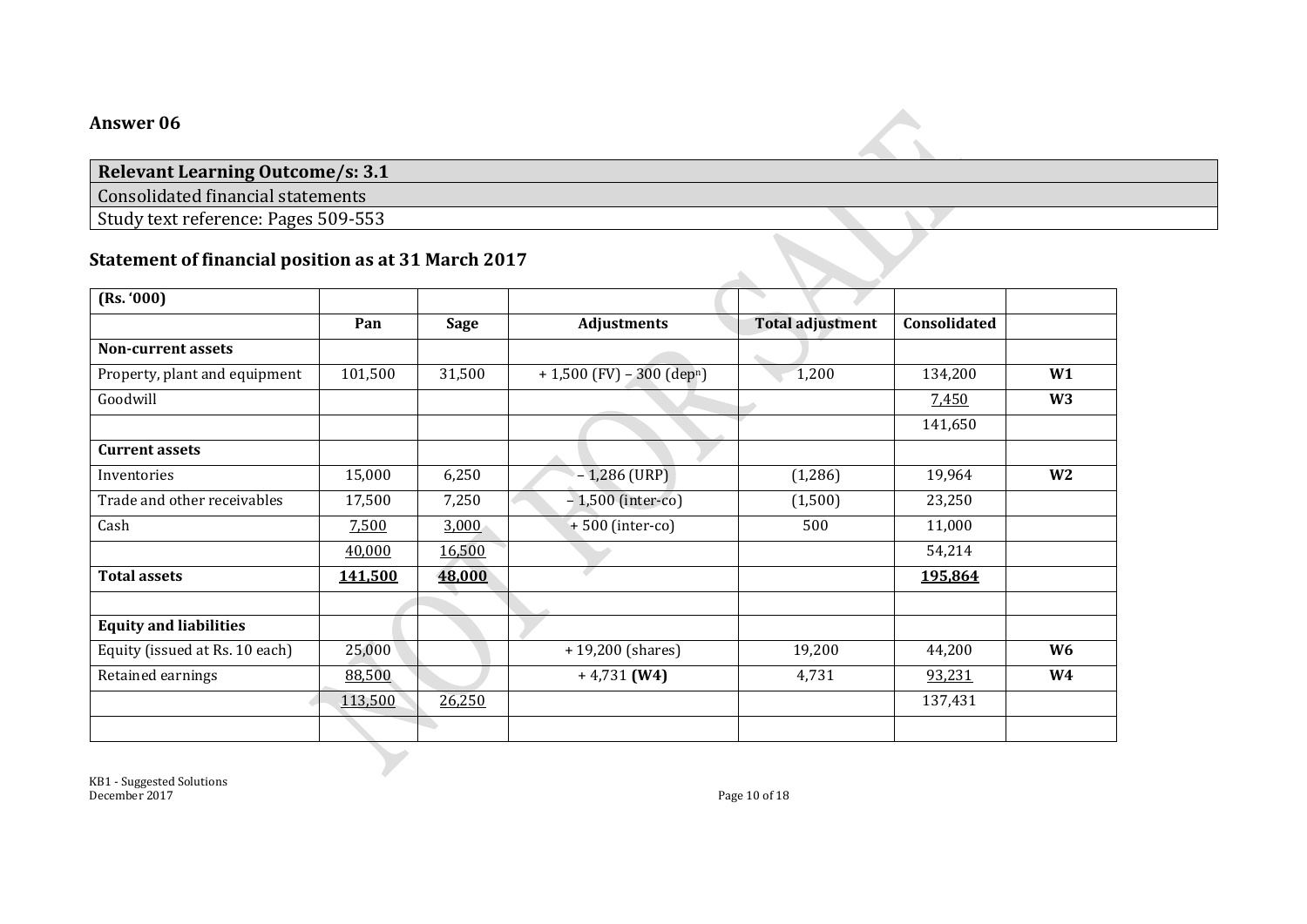| Non-controlling interest (NCI)      |                |        | $+1,183$ (W5) + 8,500 (FV of<br>NCI) | 9,683 | 9,683   | W <sub>5</sub> |
|-------------------------------------|----------------|--------|--------------------------------------|-------|---------|----------------|
|                                     |                |        |                                      |       |         |                |
| <b>Non-current liabilities</b>      |                |        |                                      |       |         |                |
| 12% loan                            | 7,500          | 10,000 |                                      |       | 17,500  |                |
|                                     |                |        |                                      |       |         |                |
| <b>Current liabilities</b>          |                |        |                                      |       |         |                |
| Trade and other payables            | 13,250         | 8,000  | $-1,000$ (inter-co)                  |       | 20,250  |                |
| Borrowings                          | 7,250          | 3,750  |                                      |       | 11,000  |                |
|                                     | 20,500         | 11,750 |                                      |       | 31,250  |                |
| <b>Total liabilities</b>            | 28,000         | 21,750 |                                      |       | 48,750  |                |
| <b>Total equity and liabilities</b> | <u>141,500</u> | 48,000 |                                      |       | 195,864 |                |

KB1 - Suggested Solutions December 2017 Page 11 of 18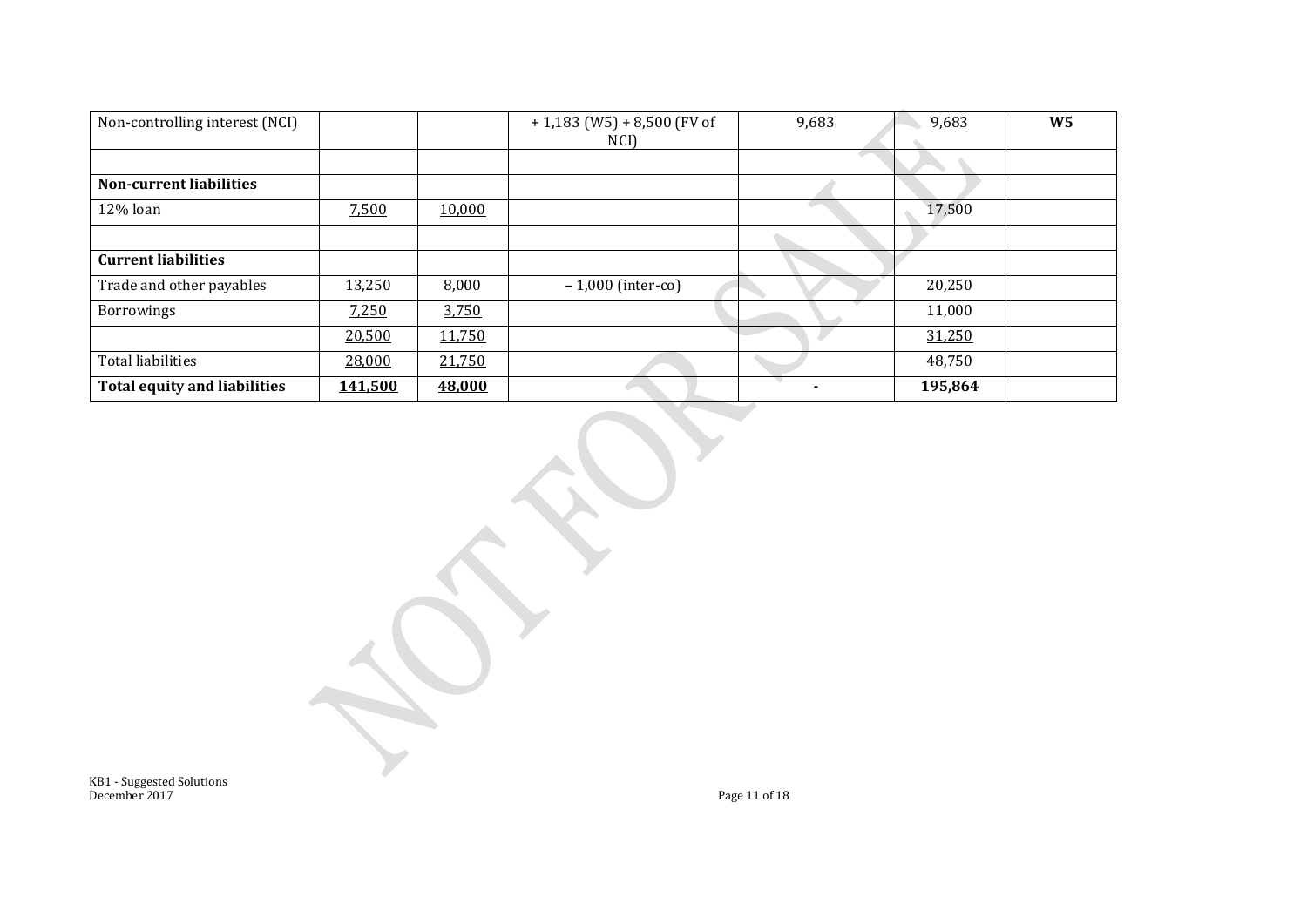

# **Statement of profit or loss for the year ended 31 March 2017**

| (Rs. '000)                 |           |             |                                                              |                             |              |                             |
|----------------------------|-----------|-------------|--------------------------------------------------------------|-----------------------------|--------------|-----------------------------|
|                            | Pan       | <b>Sage</b> | <b>Adjustments</b>                                           | <b>Total</b><br>adjustments | Consolidated |                             |
| Revenue                    | 212,500   | 105,000     | $-12,000$ (int. sales)                                       | (12,000)                    | 305,500      |                             |
| Cost of sales              | (157,500) | (80,000)    | $-12,000$ (int.purch) + 300(dep <sup>n</sup> ) + 1,286 (URP) | (10, 414)                   | (227,086)    | W1<br>and<br>W <sub>2</sub> |
| Gross profit               | 55,000    | 25,000      |                                                              |                             | 78,414       |                             |
| Administrative<br>expenses | (15,000)  | (8,750)     |                                                              |                             | (23,750)     |                             |
| Distribution costs         | (5,000)   | (4,250)     |                                                              |                             | (9,250)      |                             |
| Finance costs              | (750)     | (1,000)     |                                                              |                             | (1,750)      |                             |
| Profit before tax          | 34,250    | 11,000      |                                                              |                             | 43,664       |                             |
| Income tax expenses        | (11,750)  | (3,500)     |                                                              |                             | (15,250)     |                             |
| Profit for the year        | 22,500    | 7,500       |                                                              |                             | 28,414       |                             |
| Profit attributable to:    |           |             |                                                              |                             |              |                             |
| Parent                     |           |             |                                                              |                             | 27,231       |                             |
| NCI(W5)                    |           |             |                                                              |                             | 1,183        |                             |
|                            |           |             |                                                              |                             | 28,414       |                             |

KB1 - Suggested Solutions December 2017 Page 12 of 18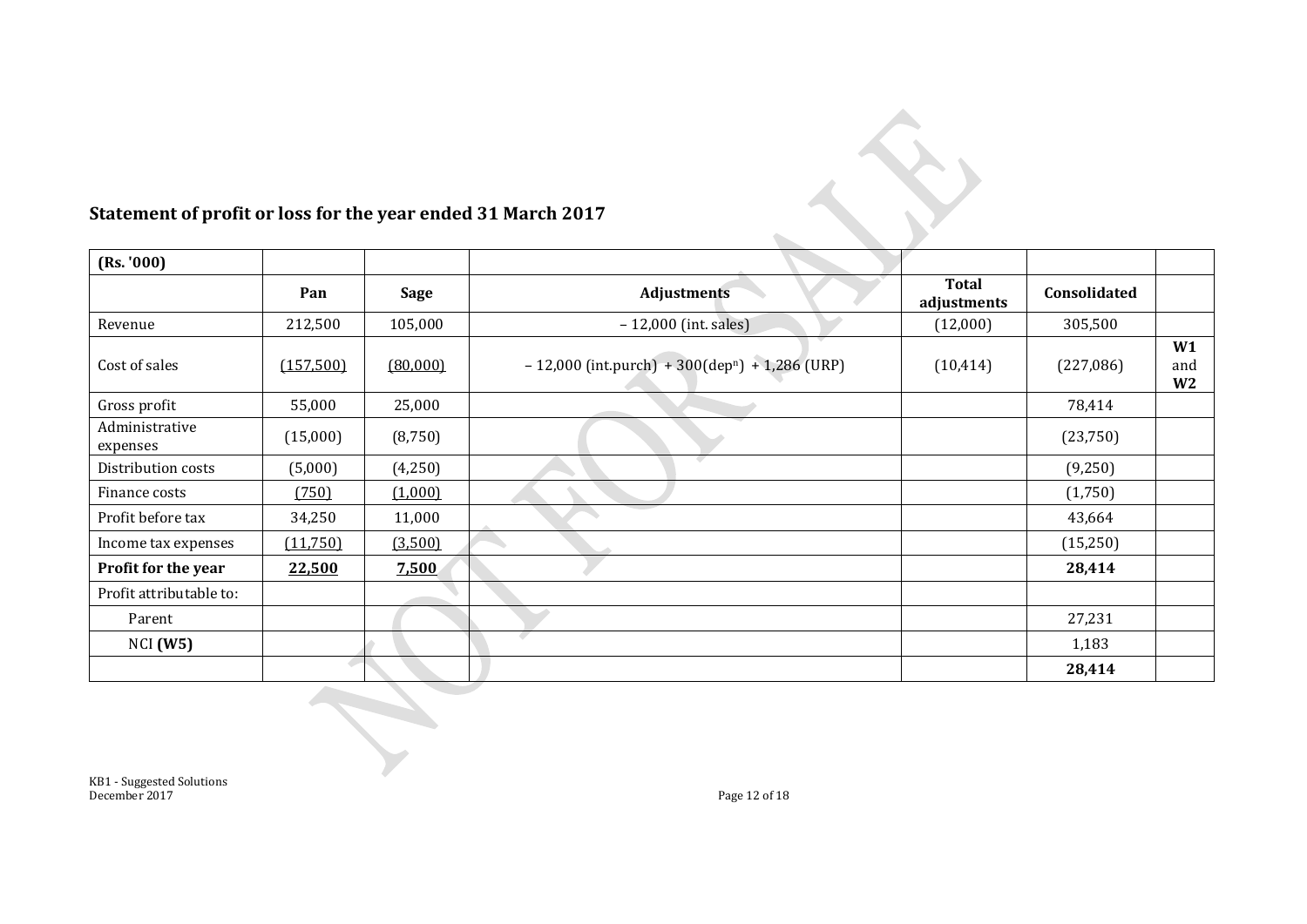# **Workings**

| W1: FV of the plant     |                  | <b>Rs. '000</b> |
|-------------------------|------------------|-----------------|
| Fair value              |                  | 1,500           |
| Depreciation            | $(1,500 * 20\%)$ | 300             |
| WDV as at 31 March 2017 |                  |                 |

| W2: URP                   |                  | <b>Rs. '000</b> |
|---------------------------|------------------|-----------------|
| <b>Purchase from Sage</b> |                  | 12,000          |
| Sales to customers        |                  | 7,500           |
|                           |                  | 4.50            |
| HRP                       | $4,500 * 40/140$ | 1,285.71        |

| W3: Goodwill                          |                  | <b>Rs. '000</b> |
|---------------------------------------|------------------|-----------------|
| Consideration transferred (W6)        |                  | 19,200          |
| FV of non-controlling interest        |                  | 8,500           |
| Less: FV of net assets at acquisition |                  |                 |
| Share capital                         |                  | (12,000)        |
| Pre-acquisition profit                | $14,250 - 7,500$ | (6,750)         |
| FV adjustment of plant (W1)           |                  | 1,500           |
| Goodwill                              |                  | 7.450           |

| <b>W4: Retained earnings</b>                  | <b>Rs. '000</b> |
|-----------------------------------------------|-----------------|
| Retained earnings of Sage as at 31 March 2017 | 14,250          |
| Movement on FV adjustment of plant (W1)       | (300)           |
| Unrealised profit (W2)                        | (1,286)         |
| Pre-acquisition profit (W3)                   | (6,750)         |
|                                               | 5,914           |
| Group share (5,914 * 80%)                     | 4,731           |

| W5: Non-controlling interest (NCI) |             | <b>Rs. '000</b> |
|------------------------------------|-------------|-----------------|
| Post acquisition profit of Sage    |             | 7,500           |
| Unrealised profit (W2)             |             | (1, 286)        |
| Movement on FV of plant (W1)       |             | (300)           |
|                                    |             | 5.914           |
| NCI                                | 5,914 @ 20% | 1,183           |

KB1 - Suggested Solutions December 2017 **Page 13 of 18**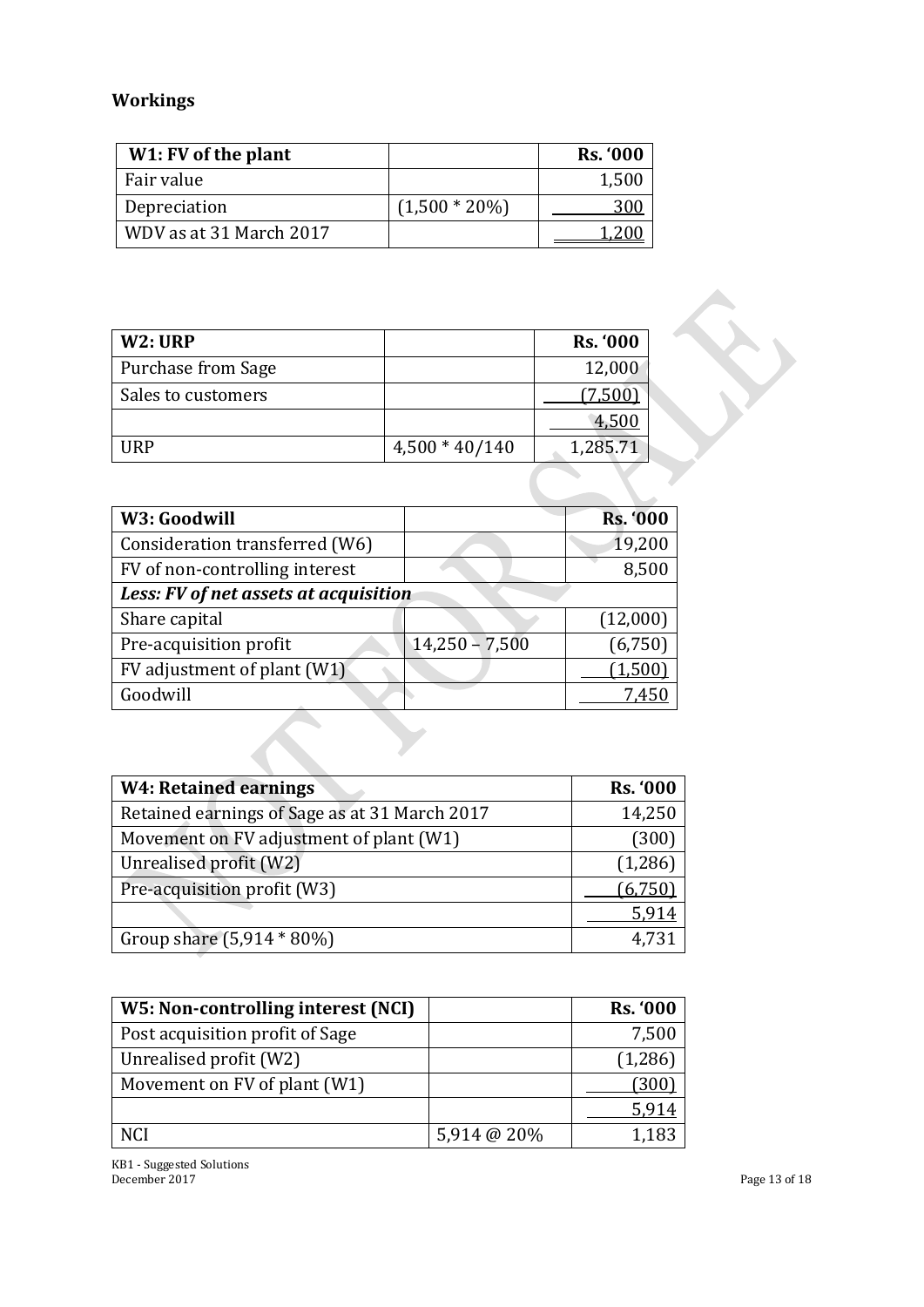| W6: Share exchange        |             |            |
|---------------------------|-------------|------------|
|                           |             |            |
| No. of shares of Sage     |             | 1,200,000  |
| Holding $(\%)$            |             | 80%        |
|                           |             | 960,000    |
| No. of shares transferred | 960,000/2*3 | 640,000    |
| Market value              |             | 30.00      |
|                           |             | 19,200,000 |
|                           | Dr          | Cr         |
| Consideration transferred | 19,200      |            |
| Share capital             |             | 19,200     |

| W7: Cash in transit | Dr    | Cr |
|---------------------|-------|----|
| Receivable          | 1,500 |    |
| Payable             |       |    |
| Group               |       |    |

**(Total: 25 marks)**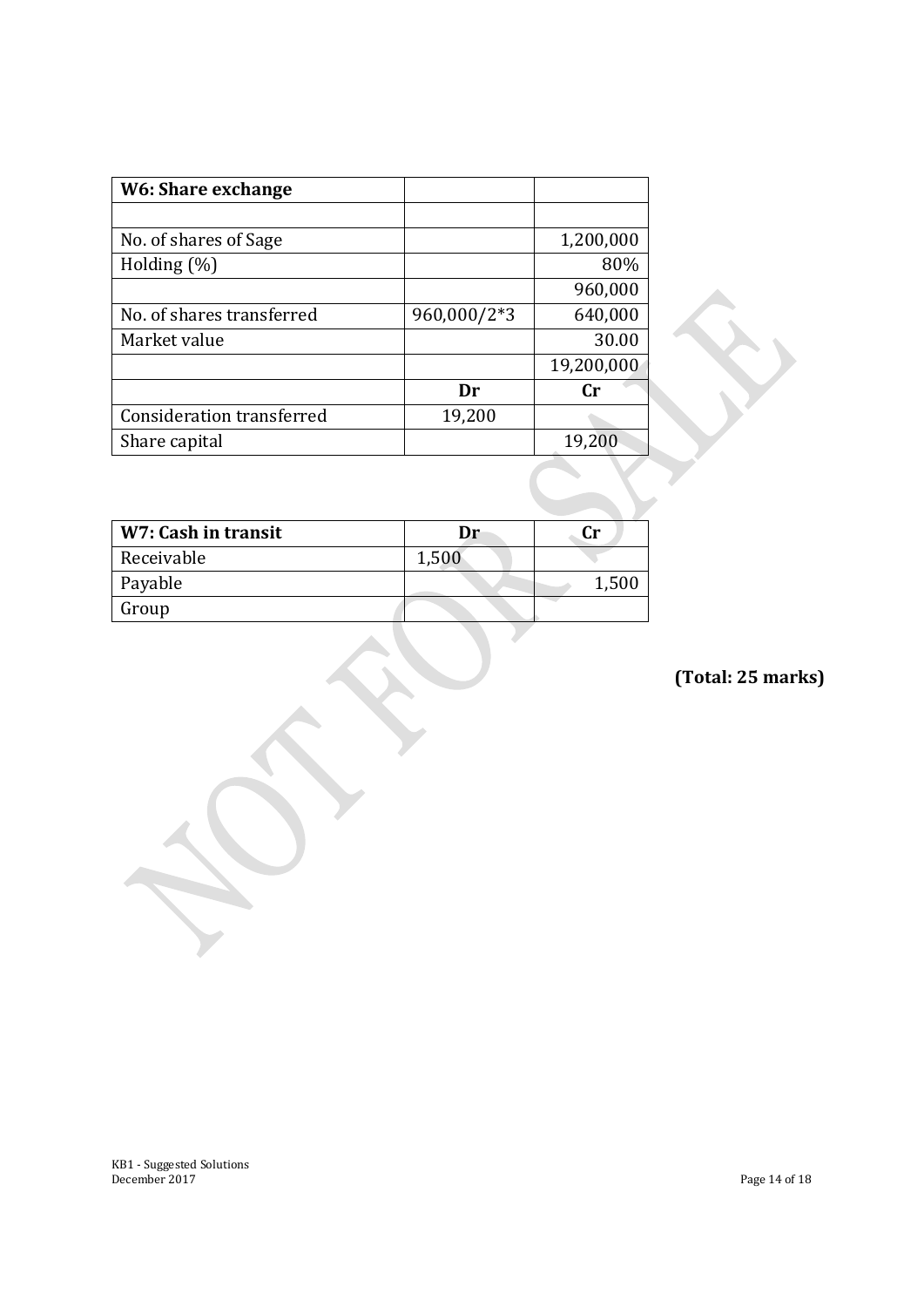## **Relevant Learning Outcome/s: 2.1 (Level A) and 2.2 (Level B)**

## 2.1 (Level A)

Thorough knowledge and comprehension of the standard to identify significant complicated issues and any potential implications to the financial statements, and to exercise professional judgment in the evaluation and application of standards in resolving a complicated matter related to financial reporting

- A "complicated matter" includes transactions and/or events which require thorough analysis of the matter and evaluation of standards.
- It may require the analysis application and evaluation of relevant standard/s.

## 2.2 (Level B)

Good knowledge and comprehension of the standard to identify moderately complicated issues and any potential implications to the financial statements, and to exercise professional judgment in the analysis and application of standards in resolving a moderately complicated matter related to financial reporting.

Where;

A 'moderately complicated matter' includes transactions and/or events which require an analysis of a matter and evaluation of such matter with the related standard/s. Study text reference: Pages 122-123, 164-166, 285-289, 474-476

(a) For the purpose of calculating basic EPS, weighted average no. of shares outstanding should be adjusted for the events other than the conversion of potential ordinary shares.

Therefore the basic EPS of the company will not change and remain at Rs. 8.27.

However, for calculating diluted EPS, the dilutive and antidilutive effects on ordinary shares need to be assessed.

First consider whether the convertible bonds are dilutive or antidilutive:

| 8% bonds             |                                        |
|----------------------|----------------------------------------|
| Incremental earnings | $=$ Rs. 4,000,000 $*$ 8% $*$ (1 – 28%) |
|                      | $=$ Rs. 230,400                        |
| Incremental share    | $= 4,000,000/100 * 1$                  |
|                      | $= 40,000$                             |
|                      |                                        |
| Therefore EPS        | $=$ Rs. 230,400/40,000                 |
|                      | = Rs. 5.76 $\rightarrow$ dilutive      |
|                      |                                        |

KB1 - Suggested Solutions December 2017 Page 15 of 18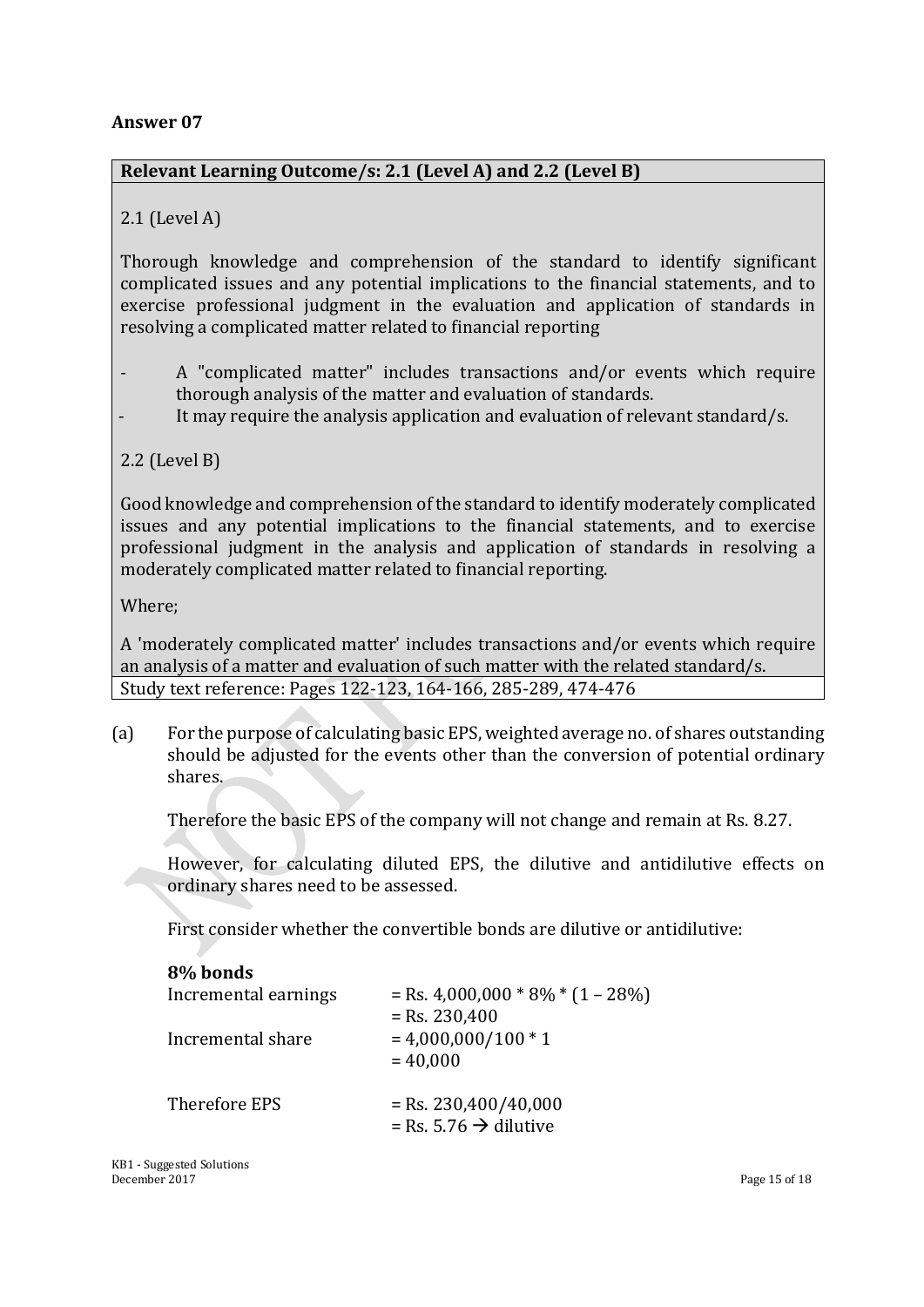| 10% bonds                        |                                                                 |
|----------------------------------|-----------------------------------------------------------------|
| Incremental earnings             | $=$ Rs. 2,000,000 $*$ 10% $*$ (1 – 28%)                         |
| Incremental share                | $=$ Rs. 144,000<br>$= 2,000,000/200 * 1$<br>$= 10,000$          |
| Therefore EPS                    | $=$ Rs. 144,000/10,000<br>= Rs. 14.4 $\rightarrow$ antidilutive |
| Therefore,<br><b>Diluted EPS</b> | $=(16,540,000 + 230,400)/(2,000,000 + 40,000)$                  |
|                                  | $=$ Rs. 8.22                                                    |

- (b) Per SIC 32, websites can be recognised as an intangible asset if:
	- 1. It is probable that future economic benefits will flow to the entity. Based on management estimates, this website will increase the company's revenue by allowing customers to place online orders. Therefore this requirement is met.
	- 2. Cost of the asset can be measured reliably, which is the case here.
	- 3. Recognition criteria associated with development costs are met This requirement is met as the company has already completed the development of the website, of which the costs can be measured reliably and the website is expected to provide economic benefits through generating revenue from online sales**.**

Therefore the website can be recognised as an intangible asset.

Accordingly, the costs incurred will be accounted for as follows:

- Costs incurred in planning the website of Rs. 10,000 should be recognised as expense for the year.
- Costs of developing the website
	- To the extent that the content is developed to advertise products, it should be expensed. Therefore Rs. 150,000 should be expensed**.**
	- Other development costs should be recognised as intangible assets

|                                              | Rs.       |
|----------------------------------------------|-----------|
| • Obtaining domain name                      | 50,000    |
| • Developing hardware and operating software | 4,050,000 |
| • Designing the web pages and content        | 1,600,000 |
| <b>Total</b>                                 | 5,700,000 |
|                                              |           |

(c) Here the buyer has requested to delay the delivery and has accepted the legal title and billing for goods purchased. Therefore this is a bill and hold sales arrangement.

KB1 - Suggested Solutions December 2017 Page 16 of 18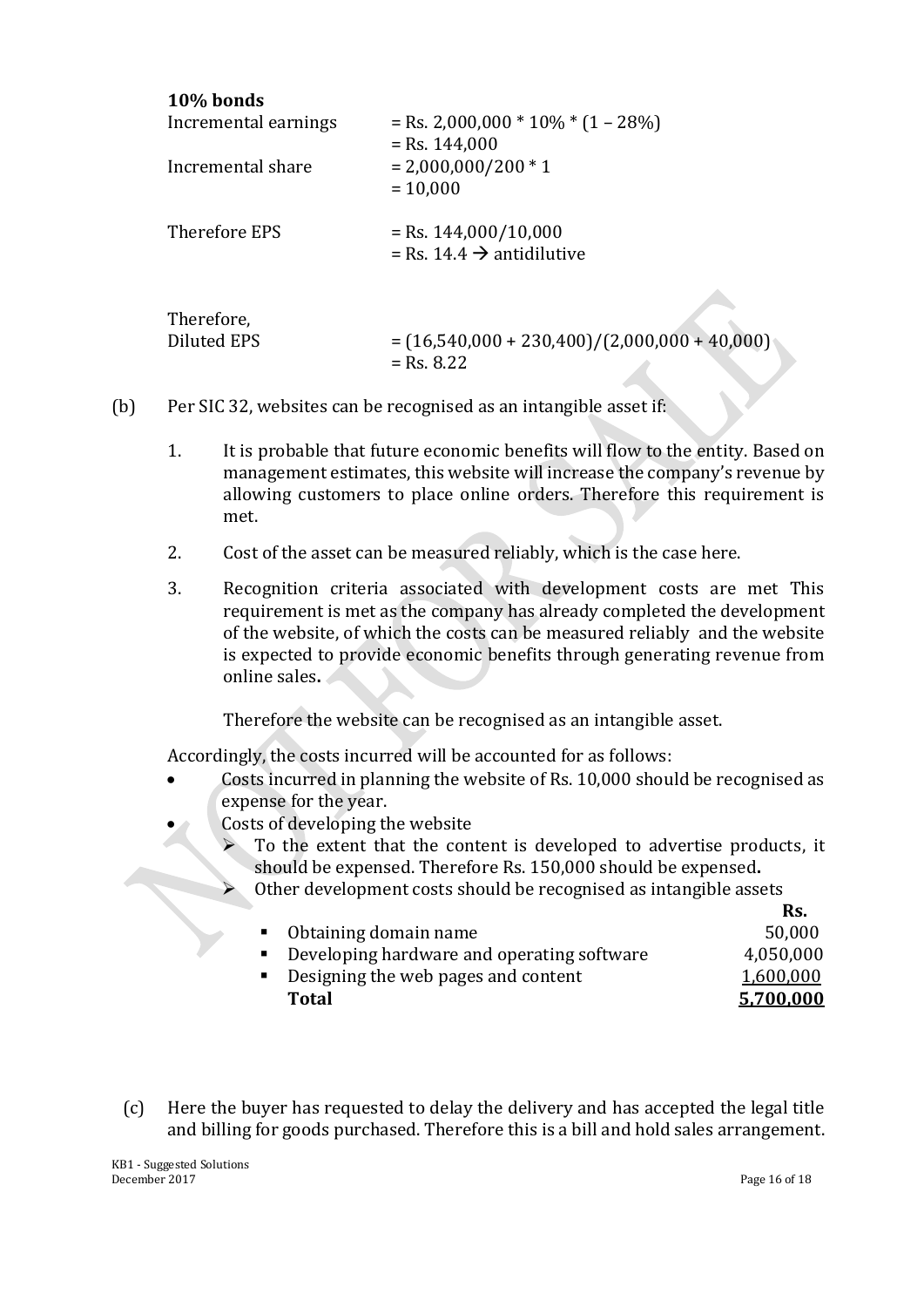The following criteria have been met for this sale.

- Since Win PLC has accepted Narah's request to delay the goods and stored them separately, it is probable that these goods will be delivered per the request.
- Goods are available with Win PLC for delivery in 10 days.
- Narah's acknowledgement of delaying the delivery is clear.
- Payment should be made per normal payment terms of Win PLC as no additional payment will be made for delaying the delivery. Therefore Win PLC should recognise revenue of Rs. 660,000 for the year ended 31 March 2017 as risks and reward have been transferred to the buyer
- (d) Per LKAS 8, the initial application of a policy to revalue assets in accordance with LKAS 16 *Property, Plant and Equipment* is a change in accounting policy, and should be dealt with as a revaluation in accordance with LKAS 16 rather than in accordance with this standard.

Therefore, changing the measurement basis for land and building should be accounted as follows.

Fair value gain in land amounting to Rs. 2 million should be recognised in other comprehensive income and in equity under the heading of revaluation surplus**.** Fair value reduction in building amounting to Rs. 2.55 million should be recognised in profit or loss.

Change in the remaining useful life of the building is a change in estimate and should be recognised prospectively. Accordingly, the fair value of the building of Rs. 15 million should be depreciated over 10 years. This will result in depreciation for the year of Rs. 1.5 million

**(Total: 25 marks)**